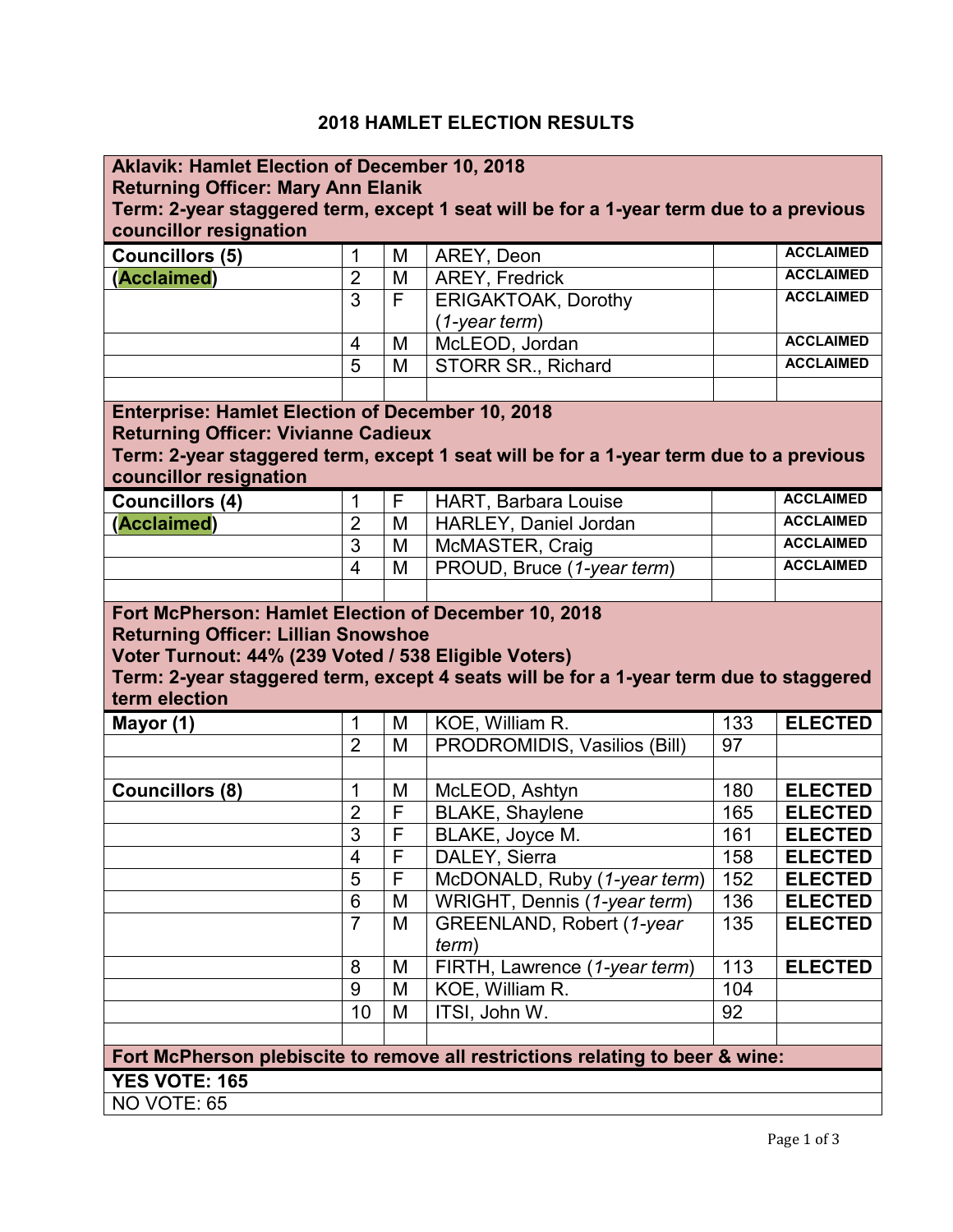| Fort Providence: Hamlet Election of December 10, 2018 |                 |   |                               |     |                |  |  |  |
|-------------------------------------------------------|-----------------|---|-------------------------------|-----|----------------|--|--|--|
| <b>Returning Officer: Mary Bonnetrouge</b>            |                 |   |                               |     |                |  |  |  |
| Voter Turnout: 53 % (291 Voted / 545 Eligible Voters) |                 |   |                               |     |                |  |  |  |
| Term: 3-year staggered term                           |                 |   |                               |     |                |  |  |  |
| Mayor (1)                                             | 1               | M | <b>BEAULIEU, Danny</b>        | 162 | <b>ELECTED</b> |  |  |  |
|                                                       | $\overline{2}$  | M | <b>GARGAN, Samuel</b>         | 79  |                |  |  |  |
|                                                       | $\overline{3}$  | F | LANDRY, Bernadette            | 41  |                |  |  |  |
|                                                       | $\overline{4}$  | M | LANDRY, Rudolph               | 8   |                |  |  |  |
|                                                       |                 |   |                               |     |                |  |  |  |
| <b>Councillors (4)</b>                                | 1               | M | <b>BONNETROUGE, Ronald</b>    | 161 | <b>ELECTED</b> |  |  |  |
|                                                       | $\overline{2}$  | F | CROFT, Linda                  | 149 | <b>ELECTED</b> |  |  |  |
|                                                       | 3               | M | <b>BONNETROUGE, James Ben</b> | 148 | <b>ELECTED</b> |  |  |  |
|                                                       | $\overline{4}$  | F | <b>GARGAN, Shirley</b>        | 132 | <b>ELECTED</b> |  |  |  |
|                                                       | 5               | M | SANDERSON, Wayne              | 107 |                |  |  |  |
|                                                       | $6\phantom{1}6$ | M | CONSTANT, Victor              | 97  |                |  |  |  |
|                                                       | $\overline{7}$  | F | <b>BONNETROUGE, Sophie</b>    | 95  |                |  |  |  |
|                                                       | 8               | F | <b>LEISHMAN, Pearl</b>        | 90  |                |  |  |  |
|                                                       | 9               | M | CANADIEN, Peter               | 82  |                |  |  |  |
|                                                       | 10              | F | <b>BONNETROUGE, Rosemary</b>  | 41  |                |  |  |  |
|                                                       |                 |   |                               |     |                |  |  |  |
| Fort Resolution: Hamlet Election of December 10, 2018 |                 |   |                               |     |                |  |  |  |
| <b>Returning Officer: Lorraine Villeneuve</b>         |                 |   |                               |     |                |  |  |  |
| Voter Turnout: 54% (182 Voted / 336 Eligible Voters)  |                 |   |                               |     |                |  |  |  |
| Term: 2-year staggered term                           |                 |   |                               |     |                |  |  |  |
| Councillors (3)                                       | 1               | F | MIERSCH, Brandie              | 80  | <b>ELECTED</b> |  |  |  |
|                                                       | $\overline{2}$  | F | McKAY, Elizabeth Ann          | 75  | <b>ELECTED</b> |  |  |  |
|                                                       | 3               | F | McKAY, Angela                 | 59  | <b>ELECTED</b> |  |  |  |
|                                                       | $\overline{4}$  | M | SIMON, Wilfred                | 57  |                |  |  |  |
|                                                       | $\overline{5}$  | F | LAFFERTY, Sharon              | 54  |                |  |  |  |
|                                                       | $6\phantom{1}6$ | F | <b>LAFFERTY, Chrissy</b>      | 38  |                |  |  |  |
|                                                       | $\overline{7}$  | M | <b>BECK, Arthur</b>           | 35  |                |  |  |  |
|                                                       |                 |   |                               |     |                |  |  |  |
| <b>Paulatuk: Hamlet Election of December 10, 2018</b> |                 |   |                               |     |                |  |  |  |
| Returning Officer: Gilbert Thrasher, Jr.              |                 |   |                               |     |                |  |  |  |
| Voter Turnout: 49% (104 Voted / 213 Eligible Voters)  |                 |   |                               |     |                |  |  |  |
| Term: 3-year staggered term                           |                 |   |                               |     |                |  |  |  |
| Mayor (1)                                             | 1               | M | RUBEN, Ray                    | 63  | <b>ELECTED</b> |  |  |  |
|                                                       | $\overline{2}$  | M | <b>GREEN, Angus</b>           | 41  |                |  |  |  |
|                                                       |                 |   |                               |     |                |  |  |  |
| <b>Councillors (4)</b>                                | 1               | F | RUBEN, Donna                  | 60  | <b>ELECTED</b> |  |  |  |
|                                                       | $\overline{2}$  | M | <b>RUBEN, Kelly</b>           | 57  | <b>ELECTED</b> |  |  |  |
|                                                       | $\overline{3}$  | M | <b>GREEN, Michael</b>         | 56  | <b>ELECTED</b> |  |  |  |
|                                                       | $\overline{4}$  | F | <b>THRASHER, Millie</b>       | 54  | <b>ELECTED</b> |  |  |  |
|                                                       | 5               | M | <b>RUBEN SR., Ruben</b>       | 40  |                |  |  |  |
|                                                       |                 |   |                               |     |                |  |  |  |
|                                                       | 6               | M | <b>GREEN, Jermaine</b>        | 33  |                |  |  |  |